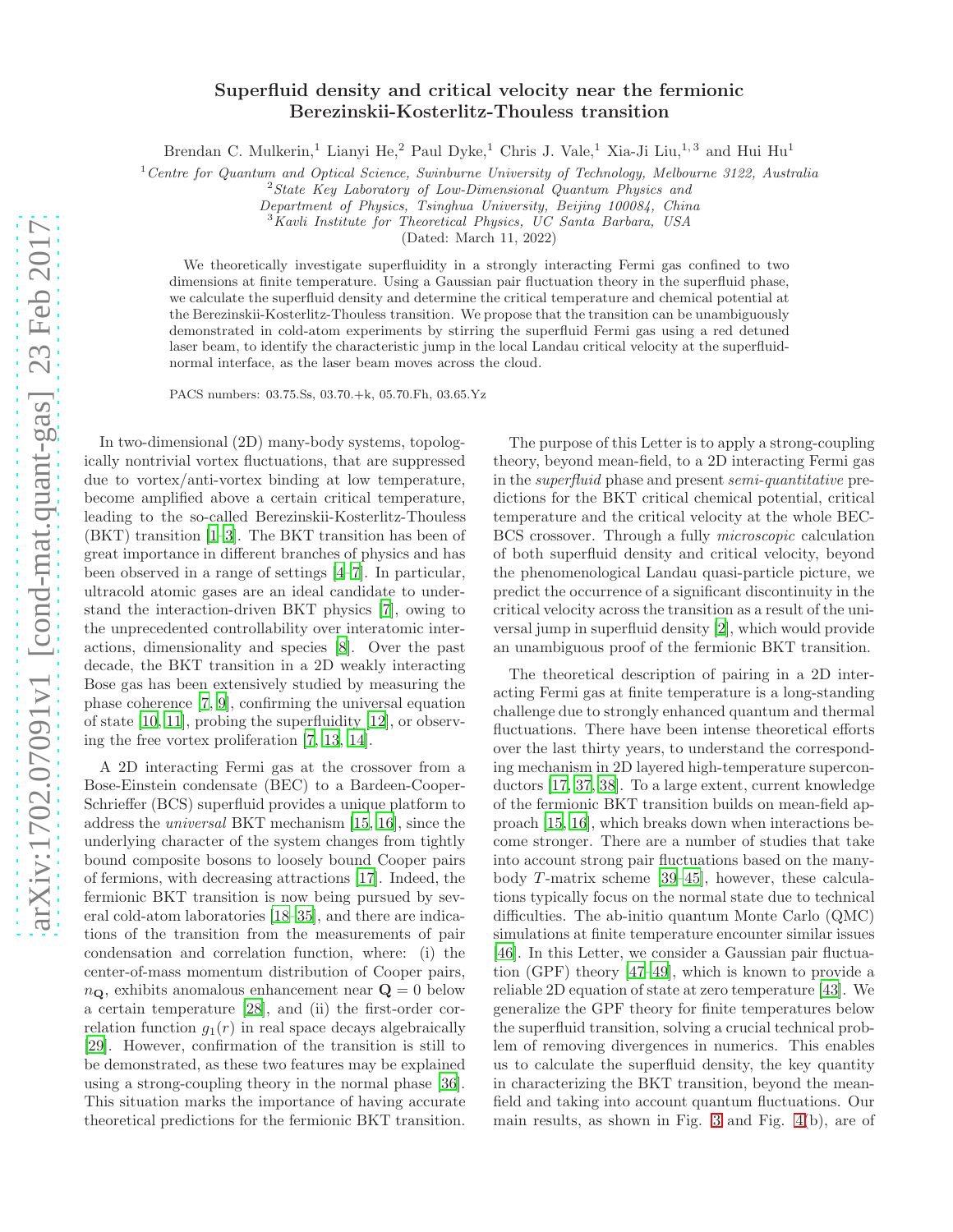significant importance for further BKT experiments with cold fermions.

The GPF theory at finite  $T - A 2D$  interacting Fermi gas is well-described by the Hamiltonian [\[17\]](#page-4-13),

$$
\mathcal{H} = \sum_{\sigma} \bar{\psi}_{\sigma}(\mathbf{r}) \mathcal{H}_0 \psi_{\sigma}(\mathbf{r}) - U \bar{\psi}_{\uparrow}(\mathbf{r}) \bar{\psi}_{\downarrow}(\mathbf{r}) \psi_{\downarrow}(\mathbf{r}) \psi_{\uparrow}(\mathbf{r}), \tag{1}
$$

where  $\psi_{\sigma}(\mathbf{r})$  is the annihilation operator for the spin state  $\sigma = \uparrow, \downarrow, \mathcal{H}_0 = -\hbar^2 \nabla^2/(2M) - \mu$  the kinetic Hamiltonian with atomic mass  $M$ ,  $\mu$  the chemical potential, and U denotes the bare interaction strength of a contact interaction between unlike fermions and is related to the binding energy  $\varepsilon_B$  via,  $1/U = \sum_{\mathbf{k}} (\hbar^2 \mathbf{k}^2 / M + \varepsilon_B)^{-1}$ .

Technical details of the GPF theory have been extensively discussed elsewhere [\[43,](#page-5-4) [47](#page-5-2), [49\]](#page-5-3), here, we only present a brief overview of the key equations and refer the readers to Supplementary Material for further details [\[50](#page-5-5)]. Within the GPF framework, we account for strong pair fluctuations at the Gaussian level, beyond the standard mean-field treatment, and consider separately their contributions to the thermodynamic potential,  $\Omega = \Omega_{\text{MF}} + \Omega_{\text{GF}}$ . These two parts can be represented by the BCS Green's function  $\mathcal{G}_0(\mathbf{k}, i\omega_m)$  and the vertex function  $\Gamma(\mathbf{q}, i\nu_l)$  (i.e., the Green's function of Cooper pairs):  $\Omega_{\text{MF}} = -k_B T \sum_{\mathbf{k}, i \omega_m} \ln[-\mathcal{G}_0^{-1}],$  and  $\Omega_{\rm GF} = (k_B T/2) \sum_{\mathbf{q}, i\nu_l} \ln[-\Gamma^{-1}]$ . That is, the expressions of the thermodynamic potentials for ideal fermions and bosons, where  $\omega_m = (2m+1)\pi k_BT$  and  $\nu_l = 2\pi l k_BT$ are the fermionic and bosonic Matsubara frequencies with integers  $m$  and  $l$ , respectively. In other words, the system may be viewed as a non-interacting mixture of fermions and pairs. Though the picture is simple, it captures the essential physics for weak and strong interactions. Indeed, at zero temperature, the GPF theory provides a quantitative description of the BEC-BCS crossover in both 3D [\[47](#page-5-2)[–49](#page-5-3)] and 2D [\[43,](#page-5-4) [51](#page-5-6)]. This can be extended straight forwardly to the general situation where the condensed pairs flow with a wavevector Q, as represented by a pairing gap  $\Delta e^{i\mathbf{Q}\cdot\mathbf{r}}$  [\[50,](#page-5-5) [52](#page-5-7)]. In this case,

$$
\Omega_{\rm MF} = \frac{\Delta^2}{U} + \sum_{\mathbf{k}} \left[ \tilde{\xi}_{\mathbf{k}} - E_{\mathbf{k}} - \frac{2}{\beta} \ln \left( 1 + e^{\beta E_{\mathbf{k}}^+} \right) \right], \quad (2)
$$

where  $\tilde{\xi}_{\mathbf{k}} \equiv \hbar^2 \mathbf{k}^2 / (2M) - [\mu - \hbar^2 \mathbf{Q}^2]$  $\frac{1}{2}$  $/(8M)$ ,  $E_{\mathbf{k}} \equiv$  $\tilde{\xi}_{\mathbf{k}}^2 + \Delta^2$ ,  $\beta = 1/(k_B T)$  and  $E_{\mathbf{k}}^{\pm} \equiv E_{\mathbf{k}} \pm \hbar^2 \mathbf{k} \cdot \mathbf{Q}/(2M)$ . The expression for the thermodynamic potential of pair fluctuations is more subtle [\[47,](#page-5-2) [49](#page-5-3)],

<span id="page-1-0"></span>
$$
\Omega_{\rm GF} = k_B T \sum_{\mathcal{Q} \equiv (\mathbf{q}, i\nu_l)} \mathcal{S}(\mathcal{Q}) e^{i\nu_l 0^+},
$$
\n(3)\n
$$
\mathcal{S}(\mathcal{Q}) = \frac{1}{2} \ln \left[ 1 - \frac{M_{12}^2(\mathcal{Q})}{M_{11}(\mathcal{Q}) M_{11}(-\mathcal{Q})} \right] + \ln M_{11}(\mathcal{Q}),
$$

and the matrix elements  $M_{11}(\mathcal{Q})$  and  $M_{12}(\mathcal{Q})$  are given in [\[50](#page-5-5)]. The density  $n$  of the system can be calculated



<span id="page-1-2"></span>Figure 1. (color online). Pressure equation of state at  $\beta \varepsilon_B =$ 0.5. The prediction from the GPF theory (black solid line) is compared with the results from the Luttinger-Ward theory (red dashed line) [\[41,](#page-4-23) [44\]](#page-5-8) and lattice QMC simulation (blue squares) [\[46\]](#page-5-1), and the experimental data from Swinburne [\[32](#page-4-24)] (solid circles with error bar at a slightly smaller  $\beta \epsilon_B = 0.47$ ). The inset shows the density equation of state at the same interaction strength. Here,  $P_0(\mu)$  and  $n_0(\mu)$  are the pressure and density of an ideal Fermi gas, respectively.

using  $n = -\partial(\Omega_{\text{MF}} + \Omega_{\text{GF}})/\partial \mu$ , which determines the Fermi wavevector  $k_F = (2\pi n)^{1/2}$ , energy  $\varepsilon_F = \pi n \hbar^2 / M$ and temperature  $T_F = \varepsilon_F / k_B$ .

Despite the simplicity and elegance of the GPF theory, it is not easy to solve numerically in general. The technical difficulty comes from the sum over the bosonic Matsubara frequency  $i\nu_l$  in Eq. [\(3\)](#page-1-0), which is divergent. For an interacting 2D Fermi gas at zero temperature the problem may be solved by utilizing an additional function which has no singularities or zeros in the left hand-plane [\[43,](#page-5-4) [49\]](#page-5-3). At finite temperature, however, the GPF has only been approximately treated by taking into account the effects of low-energy phonon modes [\[39,](#page-4-22) [45\]](#page-5-0). Here, we overcome the divergence by writing [\[53\]](#page-5-9),

<span id="page-1-1"></span>
$$
\frac{1}{\beta} \sum_{|l|>l_0} \mathcal{S}_{\eta} (\mathbf{q}, i\nu_l) = -\frac{1}{\pi} \int_{-\infty}^{+\infty} d\omega \frac{\text{Im}\mathcal{S}_{\eta} (\mathbf{q}, \omega + i\gamma)}{e^{\beta \omega} + 1}, \tag{4}
$$

where  $\mathcal{S}_{\eta}(\mathbf{q}, i\nu_l) \equiv \mathcal{S}(\mathbf{q}, i\nu_l)e^{i\nu_l\eta}$  and  $\gamma = (2l_0+1)\pi/\beta$  for arbitrary positive integer  $l_0$ . Thus, the contribution to  $\Omega_{\text{GF}}$  at a given **q** can be calculated by using Eq. [\(4\)](#page-1-1) and taking the remaining discrete sum with  $|l| < l_0$ , in the limit of  $\eta \to 0^+$ . We have confirmed that this numerical procedure is robust and independent of the choice of  $l_0$ .

To illustrate the importance of our full treatment of the GPF, we show in Fig. [1](#page-1-2) the results for the pressure and density equations of state at interaction strength  $\beta \varepsilon_B = 0.5$  with  $\mathbf{Q} = 0$ , compared with the predictions from the mean-field theory, above  $T_c$  calculations with the self-consistent Luttinger-Ward theory [\[41,](#page-4-23) [44](#page-5-8)] and lattice QMC simulation [\[46\]](#page-5-1), and with recent experimental measurements [\[32](#page-4-24)]. It is reasonable from the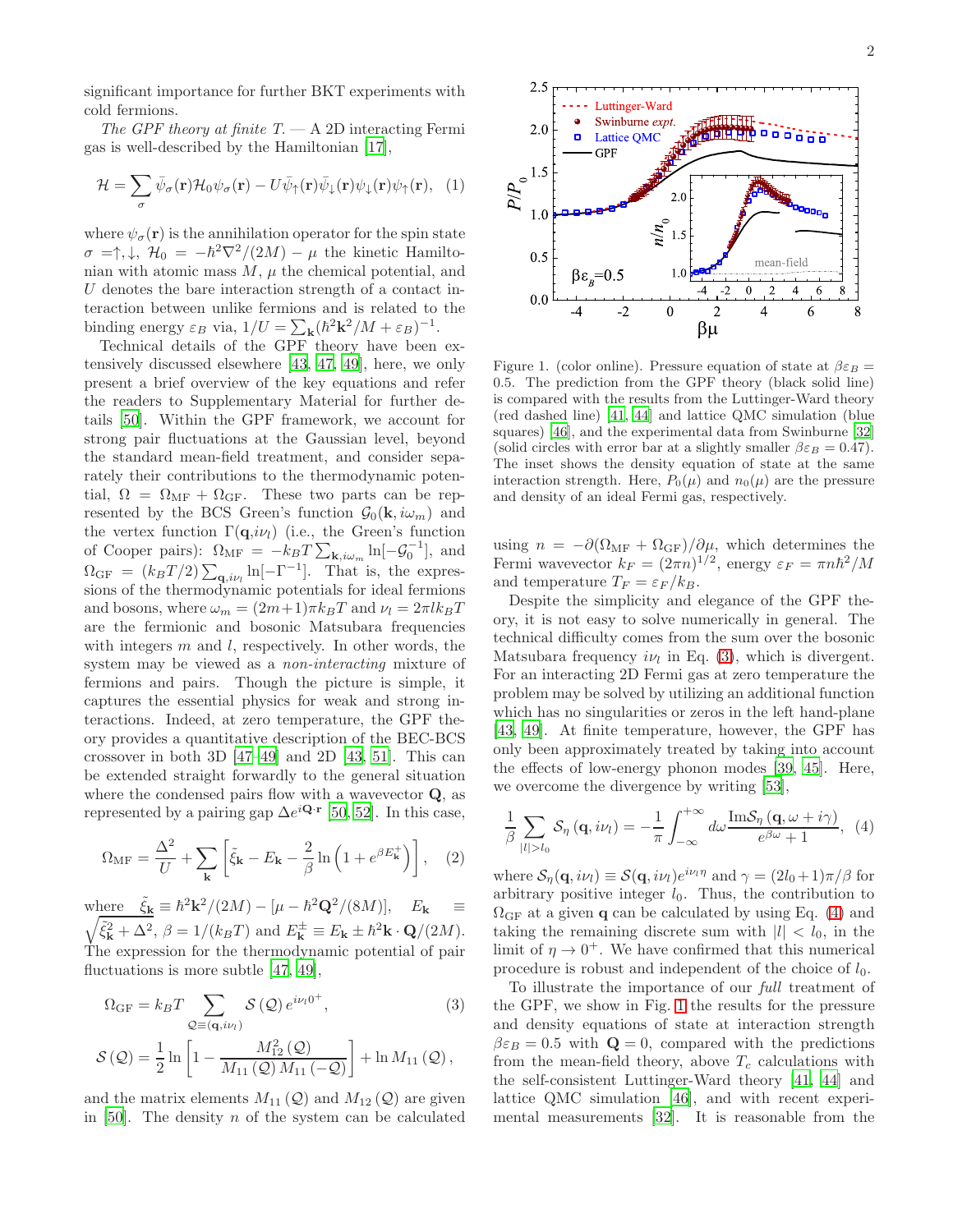

<span id="page-2-1"></span>Figure 2. (color online). The superfluid density, in units of the density of an ideal Fermi gas  $n_0$ , as a function of the chemical potential at the interaction strength  $\beta \varepsilon_B = 0.5$ . The GPF and mean-field predictions are shown by the black solid and grey dot-dashed lines, respectively. The circles indicate the critical superfluid density (or chemical potential) for the BKT transition. The inset shows the superfluid fraction  $n_s/n$ .

comparison of results in Fig. [1](#page-1-2) that the GPF theory is semi-quantitatively reliable over the whole temperature regime. For a superfluid 2D Fermi gas, the GPF theory provides the best description to date, as current meanfield theories strongly under-estimate the interaction effects [\[16](#page-4-12)] and there are no superfluid QMC calculations at finite temperature. Alternative  $T$ -matrix theories have so far focused on the normal state only and predicted a 2D superfluid transition at zero temperature [\[42\]](#page-5-10).

Superfluid density and phase diagrams.  $\mathcal{C}$  We now consider the case that the condensed pairs flow with superfluid velocity  $\mathbf{v}_s = \hbar \mathbf{Q}/(2M)$ . Treating  $\mathbf{v}_s$  as small, the superfluid density  $n_s$  of the system can be calculated from the lowest-order change in the thermodynamic potential, i.e.,  $\Delta \Omega = \Omega(\mathbf{v}_s) - \Omega(0) \simeq Mn_s \mathbf{v}_s^2/2$ , due to the added kinetic energy of the superfluid flow [\[52\]](#page-5-7), thus, we obtain,

$$
n_s = \frac{1}{M} \left[ \frac{\partial^2 \Omega \left( \mathbf{v}_s \right)}{\partial v_s^2} \right]_{v_s = 0} = \frac{4M}{\hbar^2} \left[ \frac{\partial^2 \Omega \left( \mathbf{Q} \right)}{\partial Q^2} \right]_{Q = 0} . \tag{5}
$$

The BKT critical temperature  $T_c$  can then be estimated by self-consistently solving the KT criterion [\[3](#page-4-1), [16\]](#page-4-12),

<span id="page-2-2"></span>
$$
k_B T_c = \frac{\pi}{2} \frac{\hbar^2}{4M} n_s (T_c). \tag{6}
$$

Figure [2](#page-2-1) reports the superfluid density  $n<sub>s</sub>$  at the interaction strength  $\beta \varepsilon_B = 0.5$ , as a function the dimensionless chemical potential  $\beta\mu$ . The main figure shows  $n<sub>s</sub>$  in units of the density of an ideal Fermi gas  $n_0 = 2\lambda_T^{-2} \ln(1 + e^{\beta \mu})$ , where  $\lambda_T \equiv \sqrt{2\pi \hbar^2/(Mk_BT)}$  is the thermal wavelength, while the inset shows the superfluid fraction  $n_s/n$ . For comparison, we also plot the



<span id="page-2-0"></span>Figure 3. (color online). The critical chemical potential (with  $\varepsilon_B/2$  added) as a function of the interaction strength. The black solid line and the grey dot-dashed line show the GPF and mean-field results, respectively. The symbols (in different colors) show the largest chemical potential achieved in the recent density equation of state measurements [\[32](#page-4-24), [33\]](#page-4-25), at different interaction strengths.

mean-field results (dot-dashed). By dividing both sides of the KT criterion, Eq.  $(6)$ , by  $n_0$ , we find that the dimensionless critical chemical potential,  $(\beta \mu)_c$ , may be obtained by plotting  $n_s/n_0$  and looking for the intercept with  $8/\ln(1+e^{\beta\mu})$ . Towards the low-temperature regime,  $\beta\mu \rightarrow \infty$ , the superfluid density calculated using the mean-field theory is typically under-estimated, although the superfluid fractions from both mean-field and GPF theories saturate to unity. Consequently, the mean-field theory predicts a larger critical chemical potential.

By repeating the calculations at different interaction strengths we obtain a phase diagram for the critical chemical potential, as shown in Fig. [3.](#page-2-0) This phase diagram is particularly useful for current cold-atom experiments, where the Fermi gas is confined in a harmonic trapping potential,  $V(\mathbf{r})$ , and is inhomogeneous. A section of the cloud is locally superfluid if its local chemical potential  $\mu_{\text{loc}} = \mu - V(\mathbf{r})$  is larger than  $\mu_c$ . Therefore, experimentally, once the chemical potential at the trap center,  $\mu$ , and the temperature, T, are measured by fitting the density equation of state at the edge of the cloud with the known virial expansion [\[32\]](#page-4-24), one can then determine the superfluid radius of the Fermi cloud from our phase diagram, Fig. [3.](#page-2-0) To make a close connection with experiments, in the figure we show the largest chemical potential achieved in recent equation of state measurements [\[32](#page-4-24), [33\]](#page-4-25). It is encouraging to see that the experiment was approaching the BKT transition.

On the theoretical side, it is of interest to determine the phase diagram for the parameter space of  $T_c/T_F$  and  $\varepsilon_B/\varepsilon_F$ , where, we calculate the superfluid fraction as a function of  $T/T_F$ . A typical prediction at  $\varepsilon_B/\varepsilon_F = 0.1$ is illustrated in Fig. [4\(](#page-3-0)a) by solid circles, contrasted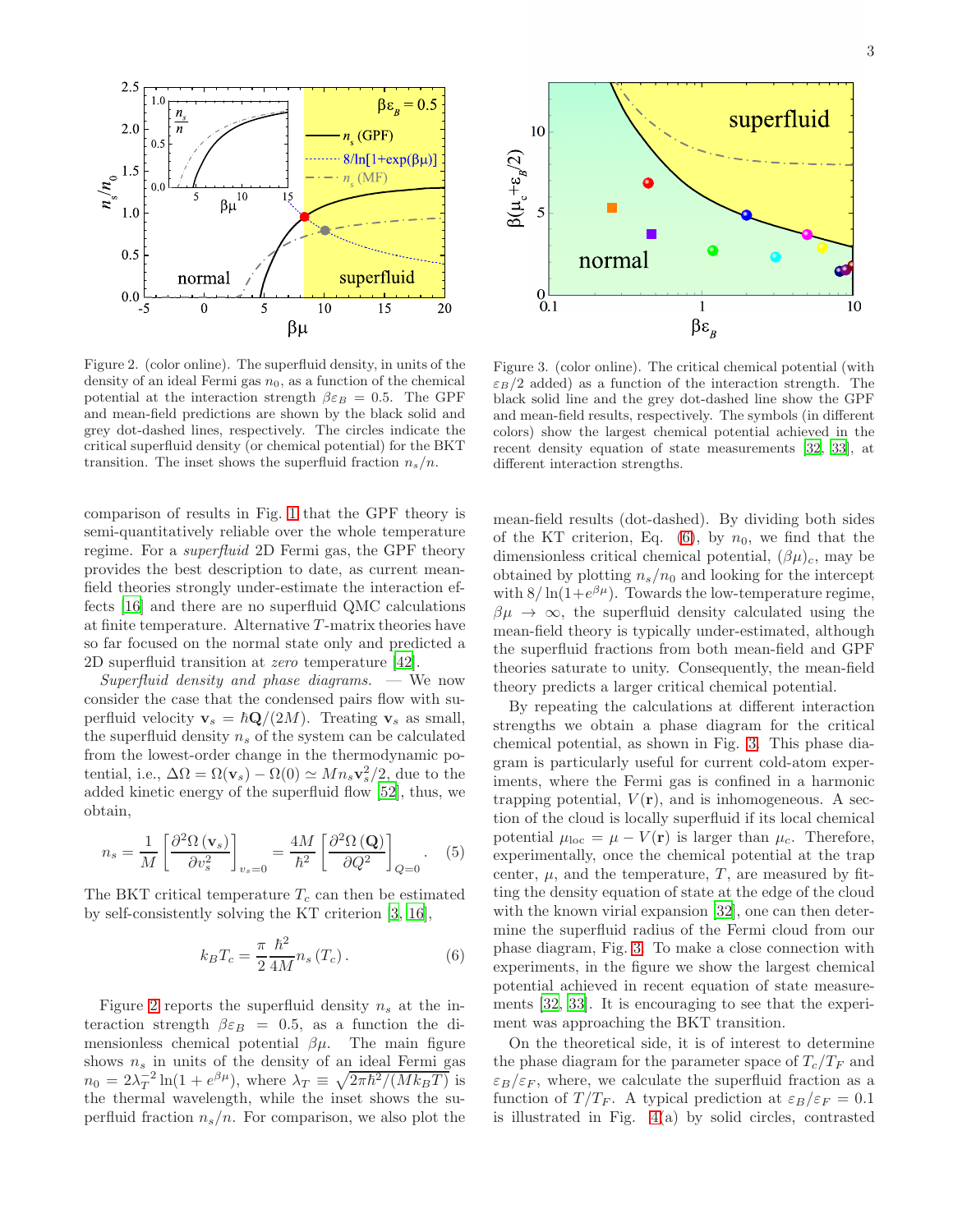

<span id="page-3-0"></span>Figure 4. (color online). (a) The superfluid fraction as a function of temperature at interaction strength  $\varepsilon_B = 0.1 \varepsilon_F$ . Our GPF prediction (red circles) is compared with the meanfield result (grey dot-dashed line) and the approximated result based on the zero-temperature GPF (blue solid line) [\[45](#page-5-0)]. The intersection with the curve  $8T/T_F$  determines the BKT transition temperature. (b) The critical temperature as a function of  $\varepsilon_B/\varepsilon_F$ .

with the mean-field result (dot-dashed line). The superfluid density of a 2D interacting Fermi gas has been recently calculated by Bighin and Salasnich [\[45\]](#page-5-0) using Landau's phenomenological formulation for the normal density and the quasiparticle spectrum based on the zerotemperature GPF equation of state [\[54\]](#page-5-11). Their result is plotted in Fig. [4\(](#page-3-0)a) for comparison. We find that the prediction of Landau's formulation agrees well with our full GPF calculation at low temperatures, where  $n_s/n \sim 1$ , but significantly over-estimates the superfluid fraction when the temperature becomes larger. According to the KT criterion, the critical temperature  $T_c/T_F$ can be extracted by locating the intercept point between the curves  $n_s/n$  and  $8T/T_F$ . The resulting phase diagram is reported in Fig. [4\(](#page-3-0)b). Our result shows a significant improvement on the BCS side over the previous theoretical predictions [\[16,](#page-4-12) [45\]](#page-5-0). While on the BEC side (i.e.,  $\epsilon_B > 0.5 \epsilon_F$ , our result follows closely to the approximate prediction from Landau's formula, since in the latter, the superfluid fraction at low temperatures  $T \sim 0.1 T_F$  is reasonably approximated. In the deep BEC regime our GPF result approaches the anticipated BKT critical temperature of a weakly interacting Bose gas [\[45,](#page-5-0) [55\]](#page-5-12), since, the molecular scattering length is correctly reproduced in the



<span id="page-3-1"></span>Figure 5. (color online). The critical velocity  $v_c$ , in units of the thermal velocity  $v_T \equiv (2k_BT/M)^{1/2} = \hbar k_T$ , as a function of  $\beta\mu$  at the interaction strength  $\beta\varepsilon_B = 0.5$ . The black circles (with dashed line) and the grey dot-dashed line show the GPF and mean-field predictions, respectively. The inset shows the thermodynamic potential at nonzero superfluid velocity  $v =$  $\hbar Q/(2M)$ , which exhibits a local maximum at  $v_c$ .

GPF theory [\[43,](#page-5-4) [56\]](#page-5-13). In this respect, the phase diagram Fig. [4\(](#page-3-0)b) gives a coherent picture across the whole BEC-BCS crossover.

Probing the fermionic BKT transition.  $-\mathbf{W}\mathbf{e}$  now consider way to unambiguously identify the fermionic BKT transition. Due to strong interactions, measurements of both phase coherence and free vortex proliferation, which are efficient for a weakly interacting 2D Bose gas, do not work well. Instead, we follow the idea of the recent superfluidity measurement [\[12\]](#page-4-8) and propose to observe the superfluid behavior of an interacting 2D Fermi gas by stirring the cloud with a red detuned laser beam. When the Fermi cloud is in the superfluid state, we anticipate that the measured critical velocity will have a sudden jump as the position of the stirred beam moves across a critical radius  $r_c$ , which corresponds to the critical chemical potential  $\mu_c = \mu - V(r_c)$ . This sudden increase is caused by the universal jump in the superfluid density, since just below (above) the BKT critical temperature (chemical potential), the finite superfluid density is able to support nonzero superfluid flow [\[57](#page-5-14)].

Theoretically, we calculate the critical velocity from the velocity dependence of the thermodynamic potential  $\Omega(\mathbf{v})$  at a given temperature, T. With increasing superfluid flow, the loss of stability of the system is indicated by the appearance of a local maximum in the thermodynamic potential, as illustrated in the inset of Fig. [5.](#page-3-1) The determined critical velocity at the interaction strength  $\beta \varepsilon_B = 0.5$  is presented in the main figure. The apparent discontinuity at  $(\beta \mu)_c \sim 8$  serves as a smoking-gun signature for the BKT transition. To give some realistic numbers, consider a single 2D cloud of  $N = 40,000$  neutral <sup>6</sup>Li atoms in a hybrid optical/magnetic trap with fre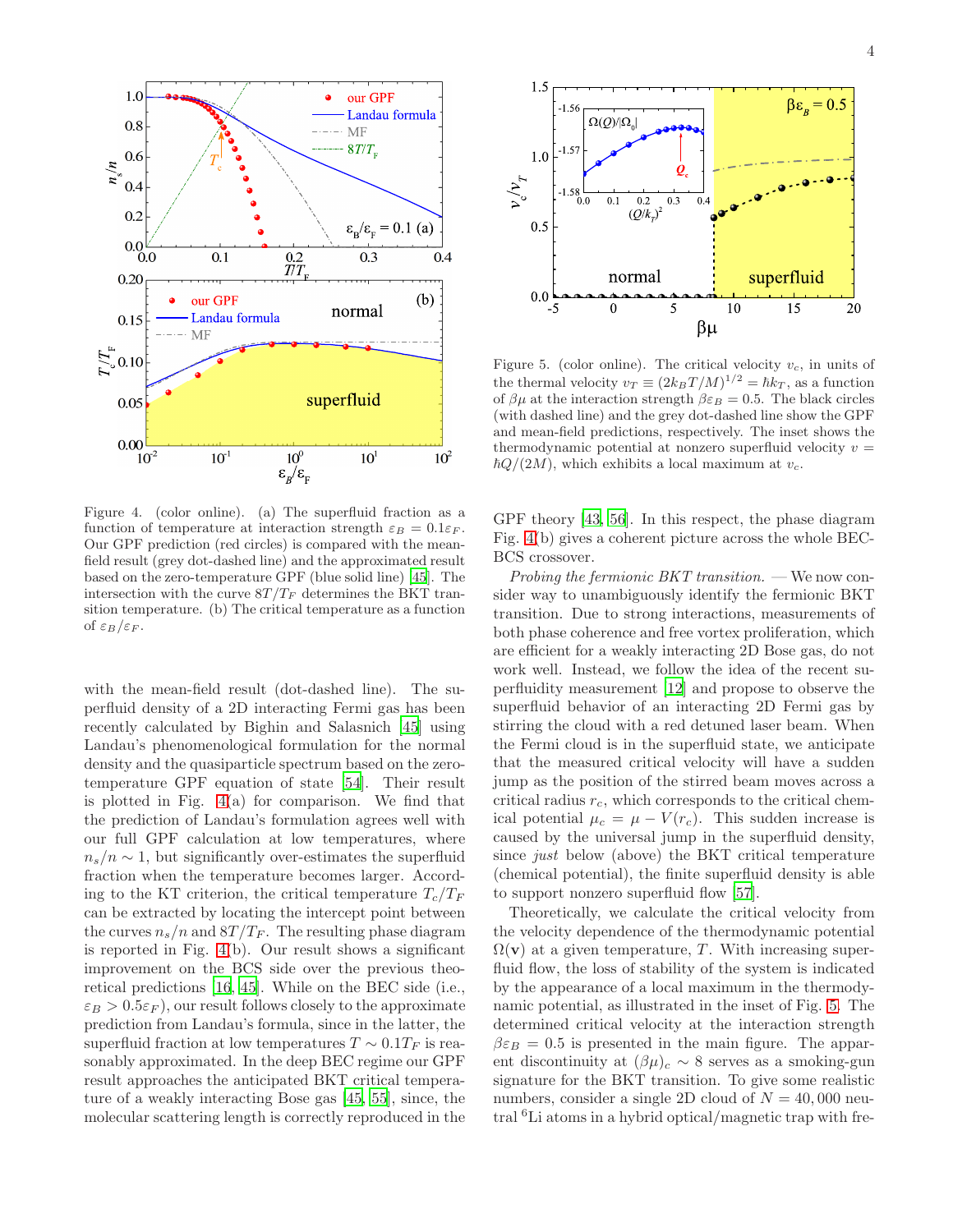quency  $\omega_x \simeq \omega_y \sim 2\pi \times 25$  Hz at temperature  $T \sim 20$  nK and at binding energy  $\varepsilon_B = 10 \text{ nK}$  (satisfying  $\beta \varepsilon_B \sim 0.5$ ), which is within the regime attainable at Swinburne [\[32\]](#page-4-24). The chemical potential at the trap center is estimated to be  $\mu \sim 240$  nK. Thus, the superfluid radius is about  $r_c \sim 100$  µm, and from Fig. [5,](#page-3-1) the anticipated jump in the critical velocity would be about  $\Delta v_c \simeq 0.6v_T \sim 4.5$ mm/s, which is readily detectable [\[58\]](#page-5-15).

Conclusions. — We have established reliable estimates for the superfluid transition temperature of a strongly interacting 2D Fermi gas. This is done by developing a Gaussian pair fluctuation theory that provides semiquantitatively accurate predictions on the superfluid density at any interaction strength and temperature. Our results support on-going cold-atom experiments to unambiguously observe the fermionic Berezinskii-Kosterlitz-Thouless transition. Our approach may also be useful for understanding the superfluid phases of the 2D Hubbard model [\[59\]](#page-5-16).

We are grateful to Joaquín Drut for sharing the QMC results in Ref. [\[46\]](#page-5-1) and to Yvan Castin and Gora Shlyapnikov for stimulating discussions on the sudden jump in the critical velocity. This research was supported under Australian Research Council's Discovery Projects funding scheme (project numbers DP140100637 and DP140103231) and Future Fellowships funding scheme (project numbers FT130100815 and FT140100003). LH was supported by the Thousand Young Talents program in China. XJL was supported in part by the National Science Foundation under Grant No. NSF PHY-1125915, during her visit to KITP.

- <span id="page-4-0"></span>[1] V. L. Berezinskii, Sov. Phys. JETP **34**, 610 (1972).
- <span id="page-4-19"></span>[2] J. M. Kosterlitz and D. J. Thouless, J. Phys. C 6, 1181 (1973).
- <span id="page-4-1"></span>[3] D. R. Nelson and J. M. Kosterlitz, Phys. Rev. Lett. **39**, 1201 (1977).
- <span id="page-4-2"></span>[4] D. J. Bishop and J. D. Reppy, Phys. Rev. Lett. 40, 1727 (1978).
- [5] D. J. Resnick, J. C. Garland, J. T. Boyd, S. Shoemaker, and R. S. Newrock, Phys. Rev. Lett. 47, 1542 (1981).
- [6] A. I. Safonov, S. A. Vasilyev, I. S. Yasnikov, I. I. Lukashevich, and S. Jaakkola, Phys. Rev. Lett. 81, 4545 (1998).
- <span id="page-4-3"></span>[7] Z. Hadzibabic, P. Krüger, M. Cheneau, B. Battelier, and J. Dalibard, Nature (London) 441, 1118 (2006).
- <span id="page-4-4"></span>[8] I. Bloch, J. Dalibard, and W. Zwerger, Rev. Mod. Phys. 80, 885 (2008).
- <span id="page-4-5"></span>[9] P. Cladé, C. Ryu, A. Ramanathan, K. Helmerson, and W. D. Phillips, Phys. Rev. Lett. 102, 170401 (2009).
- <span id="page-4-6"></span>[10] C. L. Hung, X. Zhang, N. Gemelke, and C. Chin, Nature  $(London)$  470, 236 (2011).
- <span id="page-4-7"></span>[11] T. Yefsah, R. Desbuquois, L. Chomaz, K. J. Günter, and J. Dalibard, Phys. Rev. Lett. 107, 130401 (2011).
- <span id="page-4-8"></span>[12] R. Desbuquois, L. Chomaz, T. Yefsah, J. Léonard, J. Beugnon, C. Weitenberg, and J. Dalibard, Nat. Phys. 8, 645 (2012).
- <span id="page-4-9"></span>[13] V. Schweikhard, S. Tung, and E. A. Cornell, Phys. Rev. Lett. 99, 030401 (2007).
- <span id="page-4-10"></span>[14] J. Choi, S. W. Seo, and Y. Shin, Phys. Rev. Lett. 110, 175302 (2013).
- <span id="page-4-11"></span>[15] W. Zhang, G.-D. Lin, and L.-M. Duan, Phys. Rev. A 78, 043617 (2008).
- <span id="page-4-12"></span>[16] L. Salasnich, P. A. Marchetti, and F. Toigo, Phys. Rev. A 88, 053612 (2013).
- <span id="page-4-13"></span>[17] S. Schmitt-Rink, C. M. Varma, and A. E. Ruckenstein, Phys. Rev. Lett. 63, 445 (1989).
- <span id="page-4-14"></span>[18] K. Martiyanov, V. Makhalov, and A. Turlapov, Phys. Rev. Lett. 105, 030404 (2010).
- [19] M. Feld, B. Fröhlich, E. Vogt, M. Koschorreck, and M. Köhl, Nature (London) 480, 75 (2011).
- [20] B. Fröhlich, M. Feld, E. Vogt, M. Koschorreck, W. Zwerger, and M. Köhl, Phys. Rev. Lett. **106**, 105301 (2011).
- [21] P. Dyke, E. D. Kuhnle, S. Whitlock, H. Hu, M. Mark, S. Hoinka, M. Lingham, P. Hannaford, and C. J. Vale, Phys. Rev. Lett. 106, 105304 (2011).
- [22] A. A. Orel, P. Dyke, M. Delehaye, C. J. Vale, and H. Hu, New J. Phys. 13, 113032 (2011).
- [23] M. Koschorreck, D. Pertot, E. Vogt, B. Fröhlich, M. Feld, and M. Köhl, Nature (London) 485, 619 (2012).
- [24] A. T. Sommer, L. W. Cheuk, M. J. H. Ku, W. S. Bakr, and M. W. Zwierlein, Phys. Rev. Lett. 108, 045302 (2012).
- [25] Y. Zhang, W. Ong, I. Arakelyan, and J. E. Thomas, Phys. Rev. Lett. 108, 235302 (2012).
- [26] V. Makhalov, K. Martiyanov, and A. Turlapov, Phys. Rev. Lett. 112, 045301 (2014).
- [27] W. Ong, C. Cheng, I. Arakelyan, and J. E. Thomas, Phys. Rev. Lett. 114, 110403 (2015).
- <span id="page-4-16"></span>[28] M. G. Ries, A. N. Wenz, G. Zürn, L. Bayha, I. Boettcher, D. Kedar, P. A. Murthy, M. Neidig, T. Lompe, and S. Jochim, Phys. Rev. Lett. 114, 230401 (2015);
- <span id="page-4-17"></span>[29] P. A. Murthy, I. Boettcher, L. Bayha, M. Holzmann, D. Kedar, M. Neidig, M. G. Ries, A. N. Wenz, G. Zürn, and S. Jochim, Phys. Rev. Lett. 115, 010401 (2015).
- [30] P. Dyke, K. Fenech, T. Peppler, M. G. Lingham, S. Hoinka, W. Zhang, S.-G. Peng, B. Mulkerin, H. Hu, X.-J. Liu, and C. J. Vale, Phys. Rev. A 93, 011603(R) (2016).
- [31] K. Martiyanov, T. Barmashova, V. Makhalov, and A. Turlapov, Phys. Rev. A 93, 063622 (2016).
- <span id="page-4-24"></span>[32] K. Fenech, P. Dyke, T. Peppler, M. G. Lingham, S. Hoinka, H. Hu, and C. J. Vale, Phys. Rev. Lett. 116, 045302 (2016).
- <span id="page-4-25"></span>[33] I. Boettcher, L. Bayha, D. Kedar, P. A. Murthy, M. Neidig, M. G. Ries, A. N. Wenz, G. Zurn, S. Jochim, and T. Enss, Phys. Rev. Lett. 116, 045303 (2016).
- [34] C. Cheng, J. Kangara, I. Arakelyan, and J. E. Thomas, Phys. Rev. A 94, 031606(R) (2016).
- <span id="page-4-15"></span>[35] For the latest review, see, A. V. Turlapov and M. Yu. Kagan, [arXiv:1702.04145](http://arxiv.org/abs/1702.04145) (2017).
- <span id="page-4-18"></span>[36] M. Matsumoto, D. Inotani, and Y. Ohashi, Phys. Rev. A 93, 013619 (2016).
- <span id="page-4-20"></span>[37] V. M. Loktev, R. M. Quick, and S. G. Sharapov, Phys. Rep. 349, 1 (2001).
- <span id="page-4-21"></span>[38] P. A. Lee, N. Nagaosa, and X.-G. Wen, Rev. Mod. Phys. 78, 17 (2006).
- <span id="page-4-22"></span>[39] S. N. Klimin, J. Tempere, and J. T. Devreese, New J. Phys. 14, 103044 (2012).
- [40] R. Watanabe, S. Tsuchiya, and Y. Ohashi, Phys. Rev. A 88, 013637 (2013).
- <span id="page-4-23"></span>[41] M. Bauer, M. M. Parish, and T. Enss, Phys. Rev. Lett.